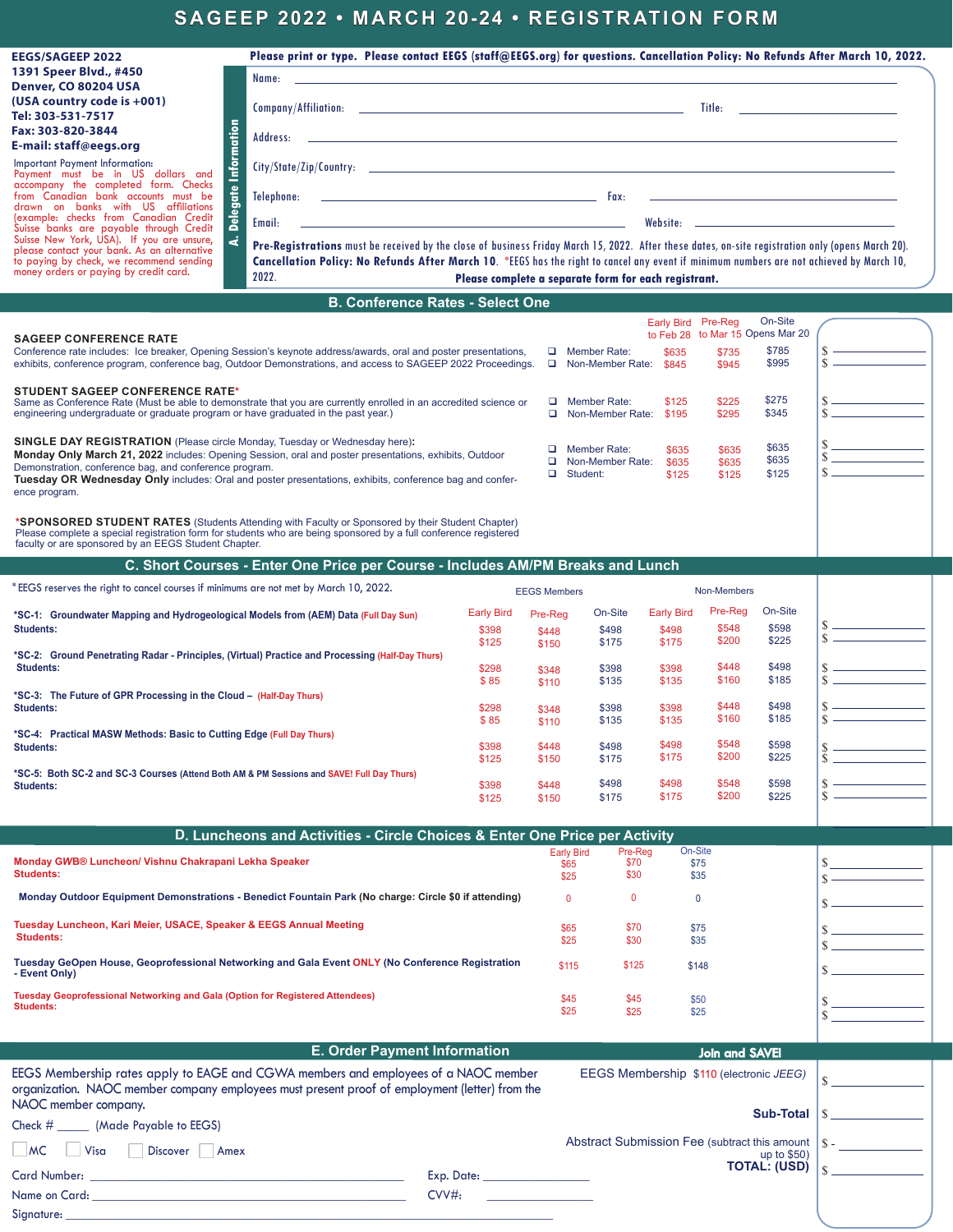**Join Online at www.EEGS.org Environmental and Engineering Geophysical Society**



**2022 EEGS Individual Membership Application**

# **Individual Membership Categories**

EEGS is the premier membership organization for near surface geophysics applied to engineering and environmental problems. Our multi-disciplinary blend of professionals from the private sector, academia, and government offers a unique opportunity to network with researchers, practitioners, and users of near-surface geophysical methods.

Memberships include access to the *Journal of Environmental & Engineering Geophysics (JEEG*), proceedings archives of the Symposium on the Application of Geophysics to Engineering and Environmental Problems (SAGEEP), and our electronic newsletter, *FastTIMES*. Members also enjoy complimentary access to SEG's technical program expanded abstracts, as well as discounted SAGEEP registration fees, books and other educational publications. EEGS offers a variety of membership categories tailored to fit your needs. Please select (circle) your membership category and indicate your willingness to support student members below:

**Yes, I wish to sponsor student(s) @ \$20 each to be included in my membership payment.**

**Student Members Students represent EEGS' future and we offer complimentary membership subsidized by Corporate Student Sponsor Members and those who sponsor students. Student members enjoy all the benefits of individual membership (except to vote or hold office). Available to all students in an accredited university up to one year post-graduation. Please submit a copy of your student ID and indicate your projected date of graduation: \_\_\_ /\_\_\_\_ (Month/Year). Students in year two beyond graduation are offered a special rate for 1 year.**

| <b>Category</b>                                                                                                           | <b>Annual Dues (Calendar Year)</b> |
|---------------------------------------------------------------------------------------------------------------------------|------------------------------------|
| <b>Student up to 1 Year Post Graduation</b><br>Student - Year Two Post Graduation (Grad Date: Mo/Yr.: $\_\_\_\_\_\_\_\_\$ | \$50                               |

**Individual Members Individual members are invited to sponsor student members. Simply indicate the number of students you'd like to support (at \$20 each) to encourage growth in this important segment of EEGS' membership.**

| <b>Category</b>   | <b>Annual Dues (Calendar Year)</b> |
|-------------------|------------------------------------|
| <b>Individual</b> | \$110                              |

**Retired Members Your opportunity to stay connected and support the only membership organization focusing on near surface geophysics. Retired members are invited to sponsor student members. Simply indicate the number of students you'd like to support (at \$20 each) to encourage growth in this important segment of EEGS' membership.**

| Category                                                     | <b>Annual Dues (Calendar Year)</b> |
|--------------------------------------------------------------|------------------------------------|
| <b>Retired</b> (Must be Approved by EEGS Board of Directors) | \$50                               |

**Introductory Members If you have never been a member of EEGS, we offer a reduced rate for new members to enjoy all the benefits of individual membership (except voting or holding office) for one year.** 

| Category            | Annual Dues (Calendar Year) |  |  |
|---------------------|-----------------------------|--|--|
| <b>Introductory</b> | \$55                        |  |  |

**Lifetime Members Support EEGS, receive benefits on an ongoing basis and never renew again! Members of this category enjoy all the benefits of Individual membership.** 

| Category               | <b>Annual Dues (Calendar Year)</b> |
|------------------------|------------------------------------|
| <b>Lifetime Member</b> | \$995                              |

**Developing World Members Those wishing to join this category of EEGS membership are invited to check the list of countries to determine qualification.** 

| Category                                                  | <b>Annual Dues (Calendar Year)</b> |
|-----------------------------------------------------------|------------------------------------|
| Developing World (List of qualifying countries next page) | \$50                               |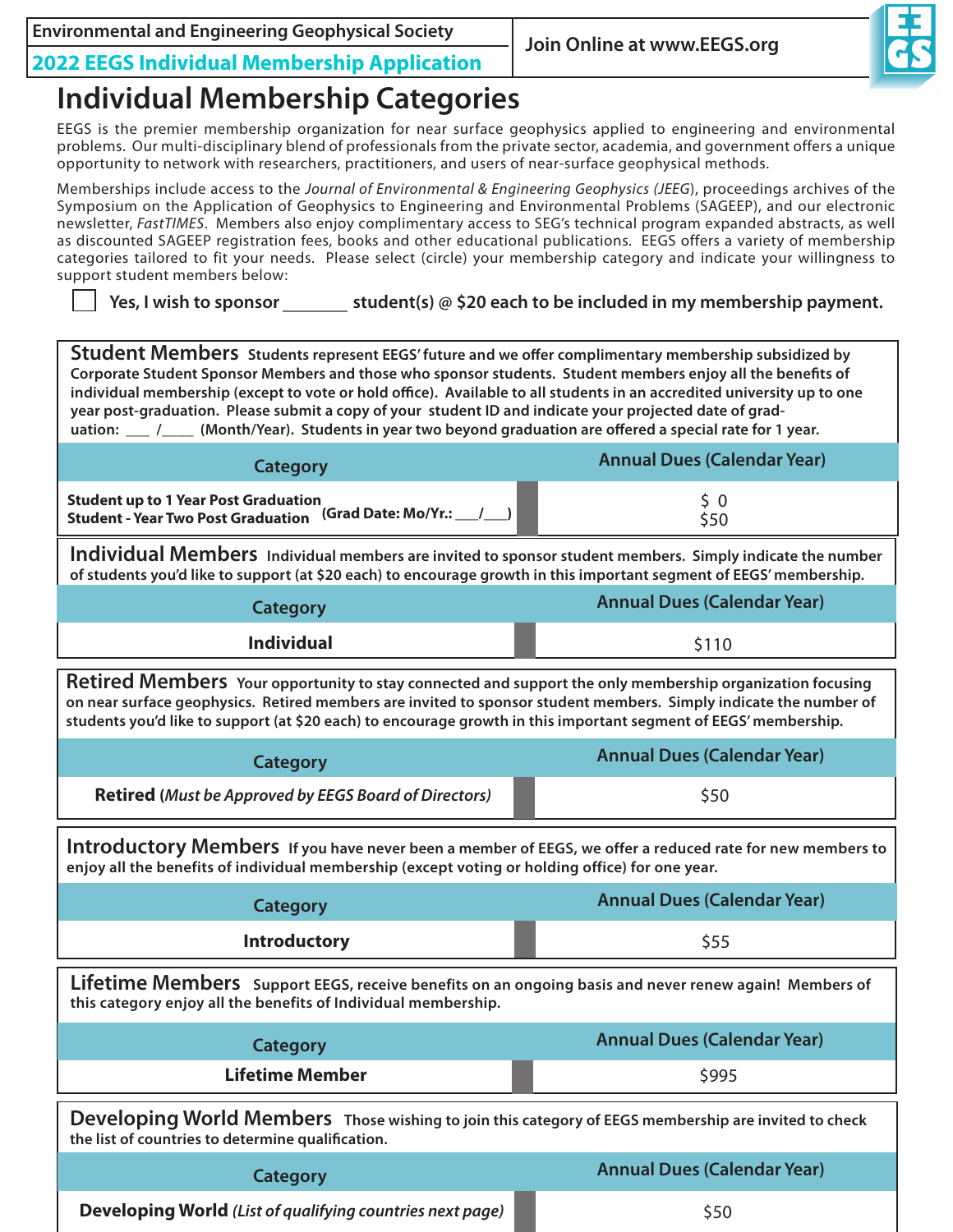

# Membership Renewal Developing World Category Qualification

If you reside in one of the countries listed below, you are eligible for EEGS's Developing World membership category rate of \$50.00.

| Afghanistan              | El Salvador        | <b>Maldives</b>         | Somalia                   |
|--------------------------|--------------------|-------------------------|---------------------------|
| Albania                  | Eritrea            | Mali                    | Sri Lanka                 |
| Algeria                  | Ethiopia           | <b>Marshall Islands</b> | Sudan                     |
| Angola                   | Gambia             | Mauritania              | Suriname                  |
| Armenia                  | Georgia            | Micronesia              | Swaziland                 |
| Azerbaijan               | Ghana              | Moldova                 | Syria                     |
| Bangladesh               | Guatemala          | Mongolia                | Taiwan                    |
| <b>Belize</b>            | Guinea-Bissau      | Morocco                 | Tajikistan                |
| <b>Benin</b>             | GuyanaHaiti        | Mozambique              | Tanzania                  |
| <b>Bhutan</b>            | Honduras           | Myanmar                 | Thailand                  |
| <b>Bolivia</b>           | India              | Nepal                   | Timor-Leste               |
| <b>Burkina Faso</b>      | Indonesia          | Nicaragua               | Togo                      |
| Burundi                  | Iran               | Niger                   | Tonga                     |
| Cambodia                 | Iraq               | Nigeria                 | <b>Tunisia</b>            |
| Cameroon                 | <b>Ivory Coast</b> | North Korea             | Turkmenistan              |
| Cape Verde               | Jordan             | Pakistan                | Uganda                    |
| Central African Republic | Kenya              | Papua New Guinea        | Ukraine                   |
| Chad                     | Kiribati           | Paraguay                | Uzbekistan                |
| China                    | Kosovo             | Philippines             | Vanuatu                   |
| Comoros                  | Kyrgyz Republic    | Rwanda                  | Vietnam                   |
| Congo, Dem. Rep.         | Lao PDR            | Samoa                   | <b>West Bank and Gaza</b> |
| Congo, Rep.              | Lesotho            | Sao Tome and Principe   | Yemen                     |
| Djibouti                 | Liberia            | Senegal                 | Zambia                    |
| Ecuador                  | Madagascar         | Sierra Leone            | Zimbabwe                  |
| Egypt                    | Malawi             | Solomon Islands         |                           |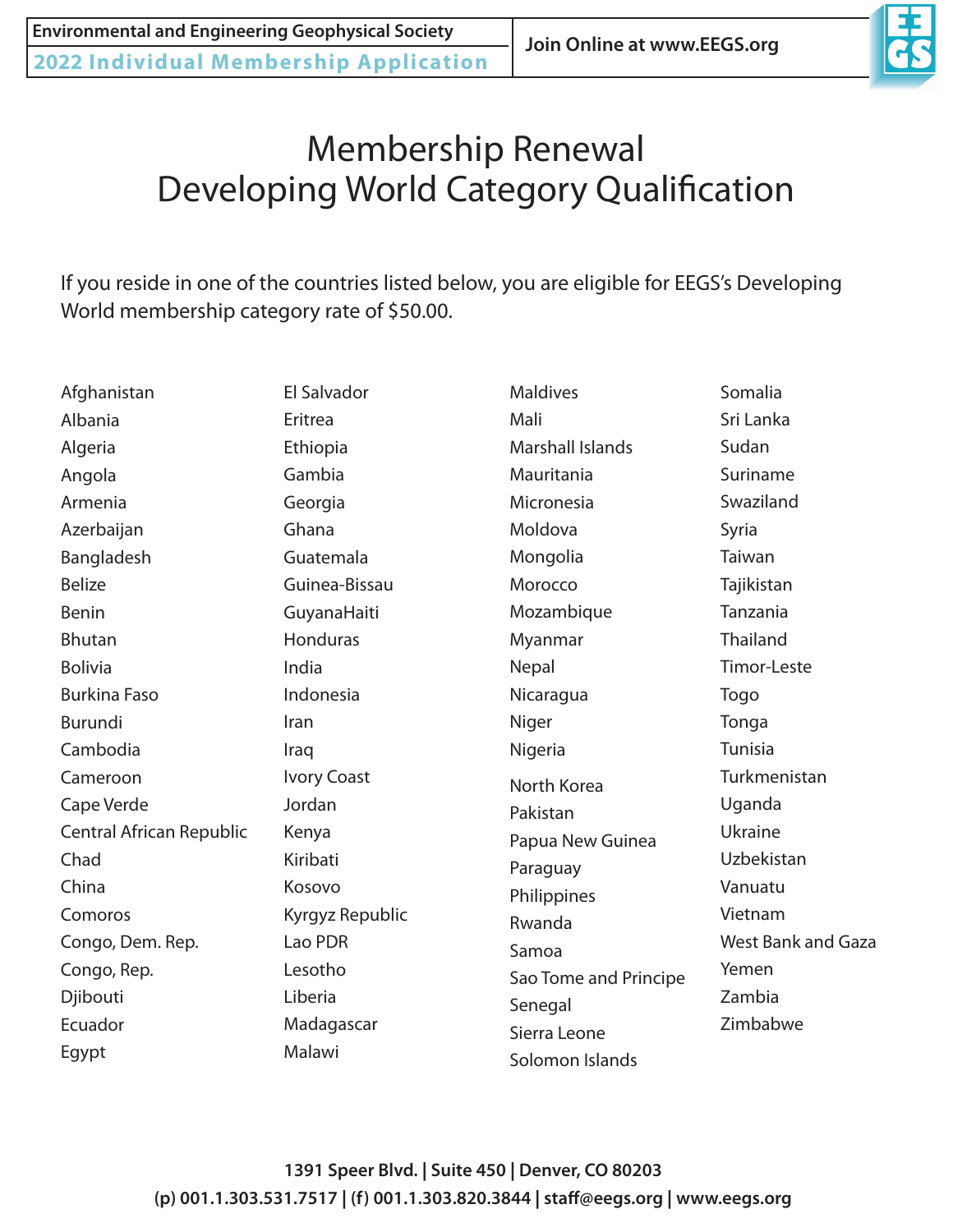| <b>Environmental and Engineering Geophysical Society</b><br><b>2022 EEGS Individual Membership Application</b><br><b>CONTACT INFORMATION</b>                                                            |                                                                                                                                                                                                                                                              |                                                                                                                                                                                                                                                                         | Join Online at www.EEGS.org                                                                                                                                                                                                                                   |                                                                                                                                    |
|---------------------------------------------------------------------------------------------------------------------------------------------------------------------------------------------------------|--------------------------------------------------------------------------------------------------------------------------------------------------------------------------------------------------------------------------------------------------------------|-------------------------------------------------------------------------------------------------------------------------------------------------------------------------------------------------------------------------------------------------------------------------|---------------------------------------------------------------------------------------------------------------------------------------------------------------------------------------------------------------------------------------------------------------|------------------------------------------------------------------------------------------------------------------------------------|
| <b>Salutation</b><br><b>First Name</b>                                                                                                                                                                  |                                                                                                                                                                                                                                                              | <b>Middle Initial</b>                                                                                                                                                                                                                                                   | <b>Last Name</b>                                                                                                                                                                                                                                              |                                                                                                                                    |
| <b>Company/Organization</b>                                                                                                                                                                             |                                                                                                                                                                                                                                                              | <b>Title</b>                                                                                                                                                                                                                                                            |                                                                                                                                                                                                                                                               |                                                                                                                                    |
| <b>Street Address</b>                                                                                                                                                                                   | City                                                                                                                                                                                                                                                         | <b>State/Province</b>                                                                                                                                                                                                                                                   | <b>Zip Code</b>                                                                                                                                                                                                                                               | Country                                                                                                                            |
| <b>Direct Phone</b>                                                                                                                                                                                     |                                                                                                                                                                                                                                                              | <b>Mobile Phone</b>                                                                                                                                                                                                                                                     | Fax                                                                                                                                                                                                                                                           |                                                                                                                                    |
| Email<br><b>ABOUT ME: INTERESTS &amp; EXPERTISE</b><br>In order to identify your areas of specific interests and expertise, please check all that apply:<br>Role                                        | <b>Interest or Focus</b>                                                                                                                                                                                                                                     | Website<br>Geophysical<br><b>Expertise</b>                                                                                                                                                                                                                              | Professional/<br><b>Scientific Societies</b>                                                                                                                                                                                                                  | <b>Willing to</b><br>Serve on a<br>Committee?                                                                                      |
| Consultant<br>User of Geophysical Svcs.<br>Student<br><b>Geophysical Contractor</b><br><b>Equipment Manufacturer</b><br>Software Manufacturer<br>Research/Academia<br><b>Government Agency</b><br>Other | Archaeology<br>Engineering<br>Environmental<br>Geotechnical<br>Geo. Infrastructure<br>Groundwater<br><b>Hazardous Waste</b><br>Humanitarian Geo.<br>Mining<br>Shallow Oil & Gas<br><b>UXO</b><br><b>Aerial Geophysics</b><br>Agriculture<br>Renewable Energy | <b>Borehole Geophysical</b><br>Logging<br><b>Electrical Methods</b><br>Electromagnetics<br>Gravity<br><b>Ground Penetrating</b><br>Radar<br>Magnetics<br><b>Marine Geophysics</b><br><b>Remote Sensing</b><br>Seismic<br>Other<br>$\sim$ Plud Cuite 450 Berger CO 00303 | AAPG<br>$\sim$<br>$\Box$<br><b>AEG</b><br><b>ASCE</b><br>$\mathcal{L}$<br>$\mathbb{R}^n$<br><b>AWWA</b><br>AGU<br>$\sim$<br><b>EAGE</b><br><b>EERI</b><br>Geolnstitute<br><b>GSA</b><br><b>NGWA</b><br><b>NSG</b><br><b>SEG</b><br><b>SSA</b><br><b>SPWLA</b> | Publications<br><b>Web Site</b><br>Membership<br>Student<br>$\Box$ Task Force<br><b>DEI</b> (Diversity<br>Equity and<br>Inclusion) |

**1391 Speer Blvd. | Suite 450 | Denver, CO 80203 (p) 001.1.303.531.7517 | (f) 000.1.303.820.3844 | staff@eegs.org | www.eegs.org**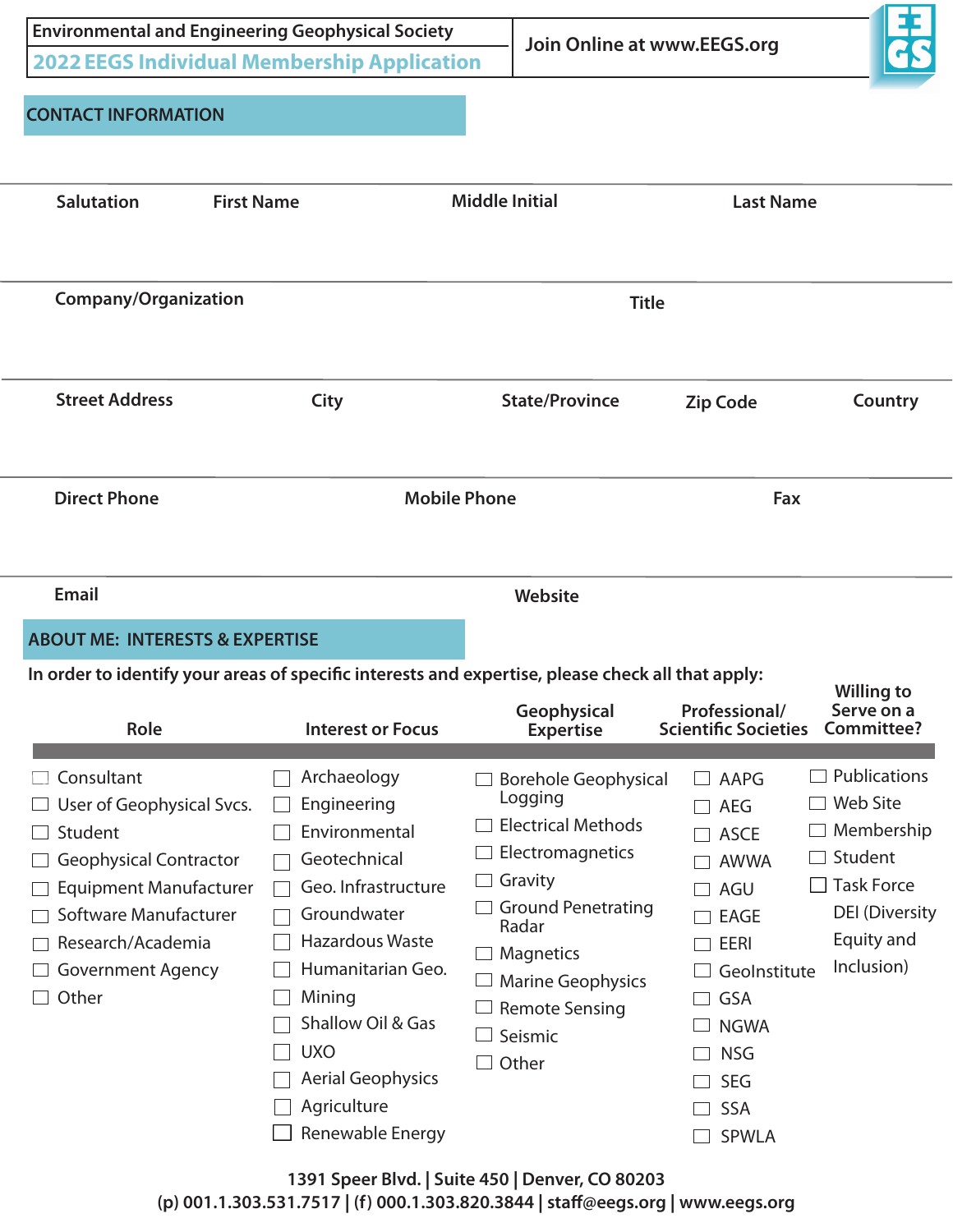| <b>Environmental and Engineering Geophysical Society</b>                                                                                                                                                                                                                                                                                                                                                                                                                                                                                                                           | Join Online at www.EEGS.org                                                                                        |
|------------------------------------------------------------------------------------------------------------------------------------------------------------------------------------------------------------------------------------------------------------------------------------------------------------------------------------------------------------------------------------------------------------------------------------------------------------------------------------------------------------------------------------------------------------------------------------|--------------------------------------------------------------------------------------------------------------------|
| <b>2022 EEGS Individual Membership Application</b>                                                                                                                                                                                                                                                                                                                                                                                                                                                                                                                                 |                                                                                                                    |
| <b>FOUNDATION CONTRIBUTIONS</b>                                                                                                                                                                                                                                                                                                                                                                                                                                                                                                                                                    |                                                                                                                    |
| <b>FOUNDERS FUND</b>                                                                                                                                                                                                                                                                                                                                                                                                                                                                                                                                                               |                                                                                                                    |
| The Founders Fund has been established to support costs associated with the establishment and maintenance of<br>the EEGS Foundation as we solicit support from larger sponsors. These will support business office expenses, nec-<br>essary travel, and similar expenses. It is expected that the operating capital for the foundation will eventually be<br>derived from outside sources, but the Founder's Fund will provide an operation budget to "jump start" the work.<br>status $501(c)(3)$ tax exempt public charity), visit the website at http://www.EEGSFoundation.org. | Donations of \$50.00 or more are greatly appreciated. For additional information about the EEGS Foundation (an IRS |
| <b>STUDENT SUPPORT ENDOWMENT</b>                                                                                                                                                                                                                                                                                                                                                                                                                                                                                                                                                   | Foundation Fund Total: \$                                                                                          |
| This Endowed Fund will be used to support travel and reduced membership fees so that we can attract greater in-<br>volvement from our student members. Student members are the lifeblood of our society, and our support can lead<br>are greatly appreciated. For additional information about the EEGS Foundation (a tax exempt public charity), visit<br>the website at http://www.EEGSFoundation.org.                                                                                                                                                                           | to a lifetime of involvement and leadership in the near-surface geophysics community. Donations of \$50.00 or more |
| <b>CORPORATE CONTRIBUTIONS</b>                                                                                                                                                                                                                                                                                                                                                                                                                                                                                                                                                     | Student Support Endowment Total: \$                                                                                |
| The EEGS Foundation is designed to solicit support from individuals and corporate entities that are not currently<br>corporate members (as listed above). We recognize that most of our corporate members are small businesses                                                                                                                                                                                                                                                                                                                                                     |                                                                                                                    |

with limited resources, and that their contributions to professional societies are distributed among several organizations. The Corporate Founder's Fund has been developed to allow our corporate members to support the establishment of the Foundation as we solicit support from new contributors.

|                                        |                                |                                    |           | Corporate Contribution Total: \$                                           |
|----------------------------------------|--------------------------------|------------------------------------|-----------|----------------------------------------------------------------------------|
|                                        |                                |                                    |           | Foundation Total: \$                                                       |
| <b>PAYMENT INFORMATION</b>             |                                | <b>Subtotals</b><br>Membership: \$ |           |                                                                            |
| □ Check/Money Order<br>$\mathsf{AmEx}$ | <b>VISA</b><br><b>Discover</b> | <b>MasterCard</b>                  |           | Student Sponsorship: \$<br>Foundation Contributions: \$<br>Grand Total: \$ |
| <b>Card Number</b>                     |                                |                                    | Exp. Date | $CVV$ #:                                                                   |
| <b>Name on Card</b>                    |                                |                                    |           |                                                                            |

**LSignature**

Make your check or money order in US dollars payable to: EEGS. Checks from Canadian bank accounts must be drawn on banks with US affiliations (example: checks from Canadian Credit Suisse banks are payable through Credit Suisse New York, USA). Checks must be drawn on US banks.

Payments are not tax deductible as charitable contributions although they may be deductible as a business expense. Consult your tax advisor.

Return this form with payment to: EEGS, **1391 Speer Blvd. | Suite 450 | Denver, CO 80203** USA Credit card payments can be faxed to EEGS at 001.1.303.820.3844

Corporate dues payments, once paid, are non-refundable. Individual dues are non-refundable except in cases of extreme hardship and will be considered on a case-by-case basis by the EEGS Board of Directors. Requests for refunds must be submitted in writing to the EEGS business office.

### **QUESTIONS? CALL 001.1.303.531.7517**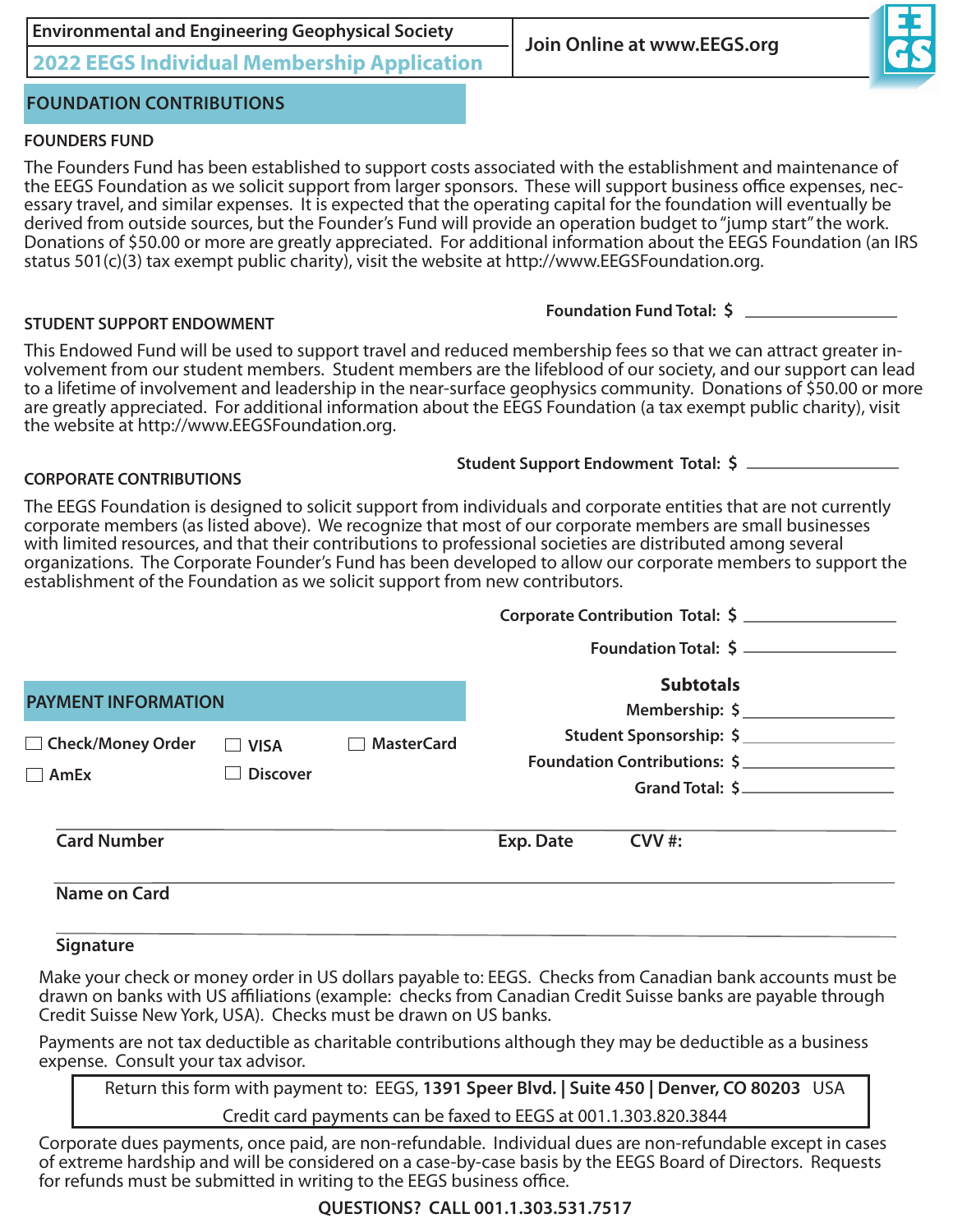| <b>Environmental and Engineering Geophysical Society</b> |                                      |  |  |
|----------------------------------------------------------|--------------------------------------|--|--|
| <b>2022 EEGS Corporate Membership Application</b>        | Renew or Join Online at www.EEGS.org |  |  |



EEGS is the premier organization for geophysics applied to engineering and environmental problems. Our multidisciplinary blend of professionals from the private sector, academia, and government offers a unique opportunity to network with researchers, practitioners, and users of near-surface geophysical methods.

Memberships include access to the *Journal of Environmental & Engineering Geophysics (JEEG*), proceedings archives of the Symposium on the Application of Geophysics to Engineering and Environmental Problems (SAGEEP), and our quarterly electronic newsletter *FastTIMES*. Members also enjoy complimentary access to SEG's technical program expanded abstracts as well as discounted SAGEEP registration fees, books and other educational publications. EEGS offers a variety of membership categories tailored to fit your needs. We strive to continuously add value to all the Corporate Membership categories. For the best value, we offer the Basic + Web ad Package Website Advertising opportunities. Please select (circle) your membership category and rate. EEGS is also offering an opportunity for all EEGS members to help support student(s) at \$20 each. Please indicate your willingness to contribute to support of student members below:

**Yes, I wish to support \_\_\_\_ student(s) at \$20 each to be included in my membership payment.** 

| <b>Category</b>                                                                                                                                                                                                                                                                                                                                                                                                                             | 2022<br><b>Basic Dues</b><br>Rate | 2022 Basic<br>+ Web Ad<br><b>Package</b> |
|---------------------------------------------------------------------------------------------------------------------------------------------------------------------------------------------------------------------------------------------------------------------------------------------------------------------------------------------------------------------------------------------------------------------------------------------|-----------------------------------|------------------------------------------|
| <b>Corporate Student Sponsor</b>                                                                                                                                                                                                                                                                                                                                                                                                            | \$310                             | \$840                                    |
| Includes one (1) individual membership, a company profile and linked<br>logo on the EEGS Corporate Members web page, a company profile in<br>FastTIMES and the SAGEEP program, recognition at SAGEEP and a 10%<br>discount on advertising in JEEG and FastTIMES and Sponsorship of 10<br>student memberships                                                                                                                                |                                   |                                          |
| <b>Corporate Donor</b>                                                                                                                                                                                                                                                                                                                                                                                                                      |                                   |                                          |
| Includes one (1) individual EEGS membership, one (1) full conference registra-<br>tion to SAGEEP, a company profile and linked logo on the EEGS Corporate<br>Members web page, a company profile in FastTIMES and the SAGEEP<br>program, recognition at SAGEEP and a 10% discount on advertising in<br><b>JEEG and FastTIMES</b>                                                                                                            | \$675                             | \$1225                                   |
| <b>Corporate Associate</b><br>Includes two (2) individual EEGS memberships, an exhibit booth and registra-<br>tion at SAGEEP, the ability to insert marketing materials in the SAGEEP<br>delegate packets, a company profile and linked logo on the EEGS<br>Corporate Members web page, a company profile in FastTIMES and the<br>SAGEEP program, recognition at SAGEEP and a 10% discount on<br>advertising in JEEG and FastTIMES          | \$2425                            | \$2975                                   |
| <b>Corporate Benefactor</b><br>Includes two (2) individual memberships to EEGS, two (2) exhibit booths and<br>registrations at SAGEEP, the ability to insert marketing materials in the SAGEEP<br>delegate packets, a company profile and linked logo on the EEGS<br>Corporate Members web page, a company profile in FastTIMES and the<br>SAGEEP program, recognition at SAGEEP and a 10% discount on<br>advertising in JEEG and FastTIMES | \$4025                            | \$4575                                   |
|                                                                                                                                                                                                                                                                                                                                                                                                                                             | Purchase Separately               |                                          |
| <b>Website Advertising</b>                                                                                                                                                                                                                                                                                                                                                                                                                  |                                   | Package Rates                            |
| One (1) Pop-Under, scrolling marquee style ad with tag line on Home page,<br>logo linked to Company web site                                                                                                                                                                                                                                                                                                                                | \$600/yr.                         | include both<br>web site ad<br>locations |
| One (1) Button sized ad, linked logo, right rail on each web page                                                                                                                                                                                                                                                                                                                                                                           | \$250/yr.                         |                                          |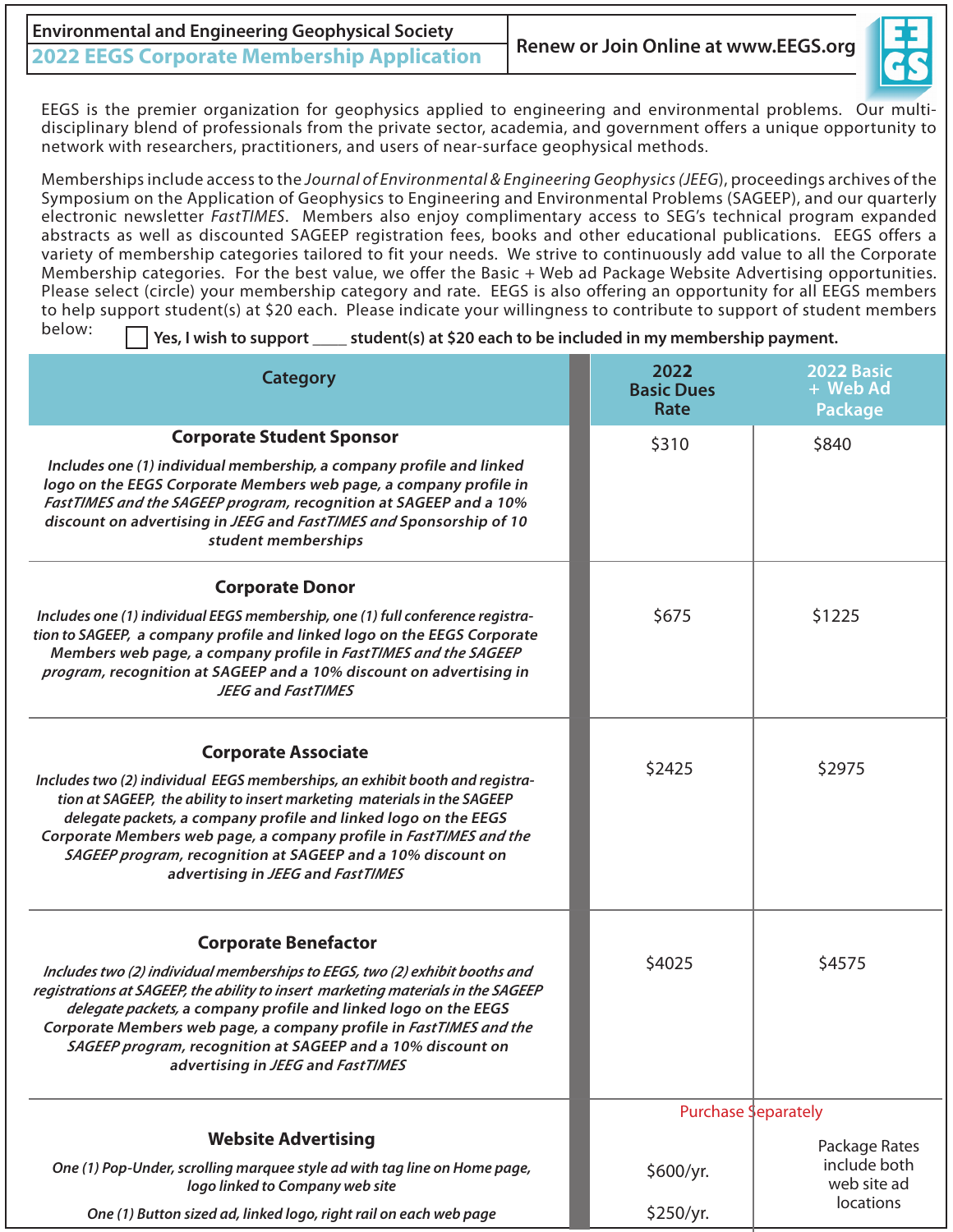| <b>CONTACT INFORMATION</b>                                                                                                                                                                              | <b>Environmental and Engineering Geophysical Society</b><br><b>2022 EEGS Corporate Membership Application</b>                                                                                                                                         |                                                                                                                                                                                                                                | <b>Renew or Join Online at www.EEGS.org</b>                                                                                                                                                                          |                                                                                                                              |
|---------------------------------------------------------------------------------------------------------------------------------------------------------------------------------------------------------|-------------------------------------------------------------------------------------------------------------------------------------------------------------------------------------------------------------------------------------------------------|--------------------------------------------------------------------------------------------------------------------------------------------------------------------------------------------------------------------------------|----------------------------------------------------------------------------------------------------------------------------------------------------------------------------------------------------------------------|------------------------------------------------------------------------------------------------------------------------------|
| <b>Salutation</b>                                                                                                                                                                                       | <b>First Name</b>                                                                                                                                                                                                                                     | <b>Middle Initial</b>                                                                                                                                                                                                          | <b>Last Name</b>                                                                                                                                                                                                     |                                                                                                                              |
| <b>Company/Organization</b>                                                                                                                                                                             |                                                                                                                                                                                                                                                       |                                                                                                                                                                                                                                | <b>Title</b>                                                                                                                                                                                                         |                                                                                                                              |
| <b>Street Address</b>                                                                                                                                                                                   | City                                                                                                                                                                                                                                                  | <b>State/Province</b>                                                                                                                                                                                                          | <b>Zip Code</b>                                                                                                                                                                                                      | Country                                                                                                                      |
| <b>Direct Phone</b>                                                                                                                                                                                     |                                                                                                                                                                                                                                                       | <b>Mobile Phone</b>                                                                                                                                                                                                            | Fax                                                                                                                                                                                                                  |                                                                                                                              |
| <b>Email</b><br><b>ABOUT ME: INTERESTS &amp; EXPERTISE</b>                                                                                                                                              |                                                                                                                                                                                                                                                       | Website<br>In order to identify your areas of specific interests and expertise, please check all that apply:                                                                                                                   |                                                                                                                                                                                                                      | <b>Willing to</b>                                                                                                            |
| Role                                                                                                                                                                                                    | <b>Interest or Focus</b>                                                                                                                                                                                                                              | Geophysical<br><b>Expertise</b>                                                                                                                                                                                                | Professional/<br><b>Scientific Societies</b>                                                                                                                                                                         | Serve on a<br>Committee?                                                                                                     |
| Consultant<br>User of Geophysical Svcs.<br>Student<br><b>Geophysical Contractor</b><br><b>Equipment Manufacturer</b><br>Software Manufacturer<br>Research/Academia<br><b>Government Agency</b><br>Other | Archaeology<br>Engineering<br>Environmental<br>Geotechnical<br>Geo. Infrastructure<br>Groundwater<br>Hazardous Waste<br>Humanitarian Geo.<br>Mining<br>Shallow Oil & Gas<br><b>UXO</b><br><b>Aerial Geophysics</b><br>Agriculture<br>Renewable Energy | <b>Borehole Geophysical</b><br>Logging<br><b>Electrical Methods</b><br>Electromagnetics<br>Gravity<br><b>Ground Penetrating</b><br>Radar<br>Magnetics<br><b>Marine Geophysics</b><br><b>Remote Sensing</b><br>Seismic<br>Other | AAPG<br><b>AEG</b><br><b>ASCE</b><br>$\Box$<br><b>AWWA</b><br>AGU<br><b>EAGE</b><br>$\overline{\phantom{0}}$<br><b>EERI</b><br>Geolnstitute<br>GSA<br><b>NGWA</b><br><b>NSG</b><br>SEG<br><b>SSA</b><br><b>SPWLA</b> | Publications<br><b>Web Site</b><br>Membership<br>Student<br><b>Task Force DEI</b><br>(Diversity,<br>Equity and<br>Inclusion) |

**1391Speer Blvd. | Suite 450 | Denver, CO 80204 (p) 001.1.303.531.7517 | (f) 000.1.303.820.3844 | staff@eegs.org | www.eegs.org**